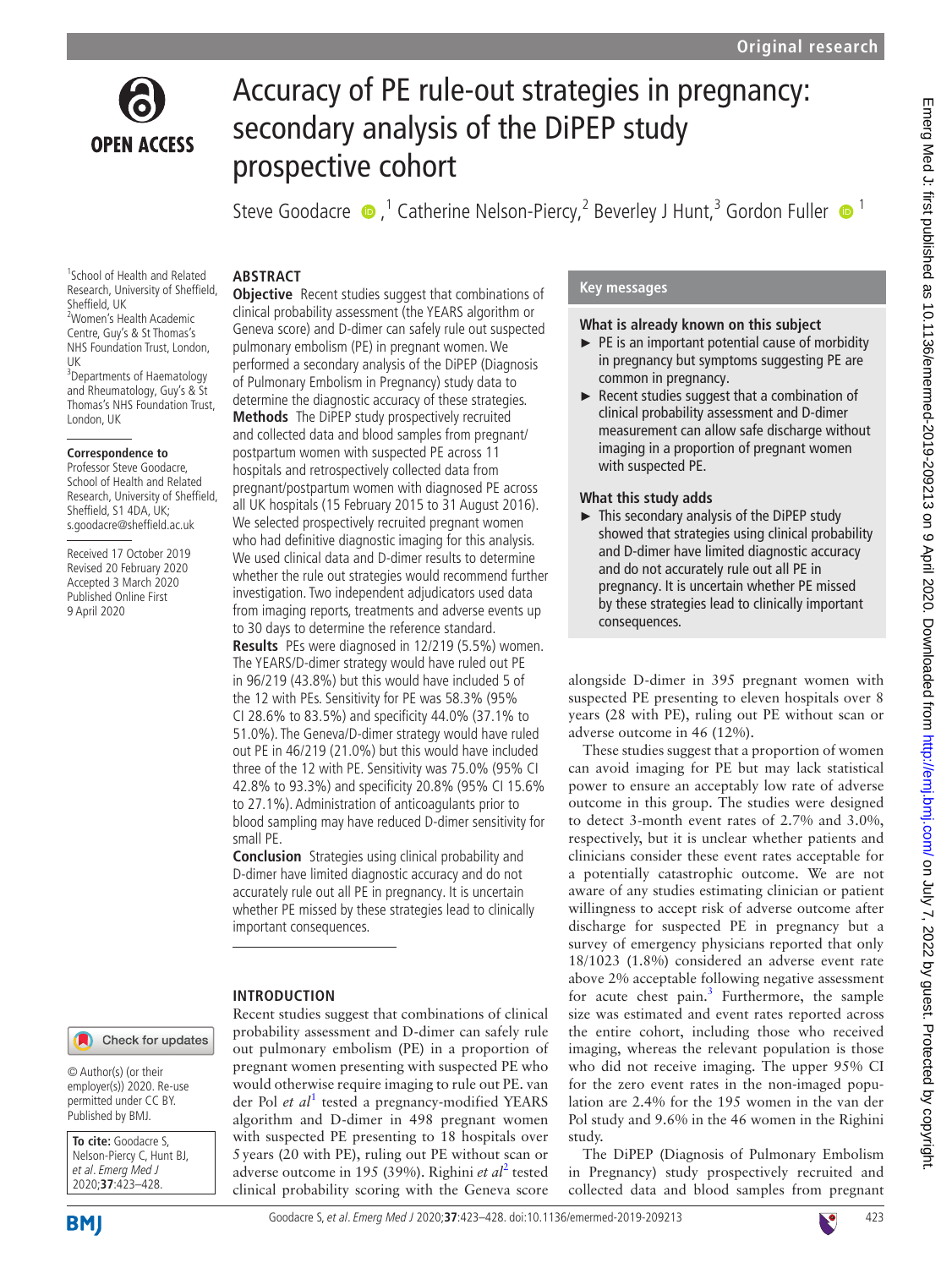and postpartum women with suspected PE across 11 sites, and retrospectively collected data from pregnant and postpartum women with diagnosed PE across the whole of the UK $^{4.5}$  Clinical probability assessment and D-dimer were not routinely used to select women for investigation in the study and the relevant guidelines recommended against this practice.<sup>[6](#page-5-4)</sup> The DiPEP data, therefore, offered the opportunity to determine the diagnostic accuracy of rule out strategies, compared with a reference standard based on radiological imaging.

We aimed to undertake a secondary analysis of data and blood samples from pregnant women with suspected PE who were prospectively recruited to the DiPEP study, to determine the accuracy of rule out strategies based on clinical probability assessment and D-dimer.

#### **Methods**

DiPEP was a prospective cohort study augmented with additional retrospective cases to determine whether clinical features, individually or in the form of a clinical decision rule, or D-dimer could be used to select pregnant and postpartum women for diagnostic imaging[.4](#page-5-3) It also involved analysis of blood samples collected from the prospective cohort to determine the accuracy of a range of biomarkers for PE in pregnancy and post partum.<sup>[5](#page-5-5)</sup>

Prospectively recruited pregnant women with suspected PE were selected for this analysis. Women were identified at emergency departments and maternity units across eleven sites over 18 months and asked to provide written informed consent to data and blood sample collection. A research nurse or midwife then completed a case report form, including details of patient characteristics, investigations and treatments for venous thromboembolism (VTE). Hospital records were reviewed at 30 days after recruitment and any subsequent VTE-related investigations, treatments or adverse events were recorded. All management was at the discretion of the attending clinician and determined on the basis of patient need.

We excluded retrospectively identified women with diagnosed PE from this analysis because blood samples could not be collected from these women; and to prevent selection bias from incomplete retrospective case ascertainment, and avoid information bias from retrospective data abstraction from case notes. Results of hospital D-dimer testing were available for some but different assays and thresholds for positivity were used in each hospital. Prospectively recruited postpartum women were excluded because neither of the rule out strategies had been developed or evaluated for postpartum women.

The pregnancy-adapted YEARS algorithm used three criteria to select women for D-dimer testing: clinical signs of deep vein thrombosis (DVT), haemoptysis and PE as the most likely diagnosis. The DiPEP case report form recorded whether haemoptysis was a presenting symptom, whether there were clinical signs of DVT and what was considered the most likely diagnosis after clinical assessment. These data were used to determine the results of applying the three criteria to DiPEP patients.

Righini *et al*<sup>[2](#page-5-1)</sup> used the revised Geneva score (low or intermediate pretest clinical probability) to select women for D-dimer testing. The DiPEP case report form recorded age, heart rate, whether haemoptysis was a presenting symptom any previous history of VTE, surgery or significant injury in the previous 4weeks, pre-existing cancer and clinical signs of DVT. A freetext box for recording any other symptoms was searched to identify patients presenting with unilateral lower limb pain. These data were used to determine the results of applying the revised Geneva score to DiPEP patients. We have previously evaluated a pregnancy-modified version of the revised Geneva score<sup>[4](#page-5-3)</sup> but for this analysis used an unmodified version to ensure consistency with the study of Righini *et al*. [2](#page-5-1)

Serum and citrate blood samples were collected by a member of the clinical team or research nurse/midwife using good venepuncture technique, ideally while obtaining routine blood samples for standard clinical assessment in diagnostic workup. The samples were centrifuged at 2000g for 15min at room temperature and frozen down within 4hours of being obtained. Citrate samples were further processed to obtain platelet free plasma.

Plasma and serum samples were stored in aliquots labelled with the patient ID and the storage box coordinates recorded on paper and electronic study documentation, according to local protocols. The samples were stored in −70°C freezers at each participating hospital (with the exception of one location where a −40°C freezer was used) for the duration on the study until all samples were transported for analysis to Guy's St Thomas Trust, London, UK.

The Zymutest D-Dimer Eliza assay (Quadratech Diagnostics, Epsom, UK) was used to measure the D-Dimers by ELISA according to the manufacturer's instructions. The recommended threshold for the test was 400ng/mL. The coefficient of variation was 4.6% intra-assay and 10.8% inter assay for the Zymutest D-Dimer. In accordance with the strategy of Righini *et al*, we used the recommended threshold of 400ng/mL to rule out PE in women with a low or intermediate revised Geneva score. In accordance with the diagnostic strategy tested by van der Pol *et al*, we used the recommended threshold for positivity of 400ng/ mL to rule out PE in women when one or more of the YEARS criteria and 800ng/mL (double the recommended threshold for positivity) when none of the YEARS criteria were met.

The reference standard was determined by two independent observers, who reviewed reports of VTE-related diagnostic imaging, treatments and adverse events up to 30 days after recruitment. Any disagreements were settled by a third independent expert. The reviewers were blinded to index test results.

In accordance with the primary analysis plan for DiPEP, this analysis was limited to those with conclusive imaging. This meant that the reference standard was effectively based on imaging results alone. A secondary analysis explored the effect of including those with inconclusive or no imaging. Analysis was descriptive, involving estimation of the sensitivity and specificity of each strategy for diagnosing PE, with a 95% CI.

#### **Patient and public involvement**

The DiPEP study steering committee included representatives from two patient organisations, Thombosis UK and the Sheffield Emergency Care Forum. They advised on the design, conduct and interpretation of the study, and assisted with dissemination of the findings.

#### **Results**

A total of 324 women were recruited across 11 participating sites between 15 February 2015 and 31 August 2016. We excluded 55 who were post partum and a further 9 who did not have D-dimer measurements recorded. The analysis was limited to 219 women with conclusive imaging (five were excluded with clinically diagnosed PE and 36 with clinically ruled out PE). [Figure](#page-2-0) 1 shows the flow of participants through the study and [table](#page-2-1) 1 outlines the characteristics of those included in the analysis.

PE was diagnosed in 12/219 (5.5%). [Table](#page-3-0) 2 shows the maternal and gestational age for each woman with PE and how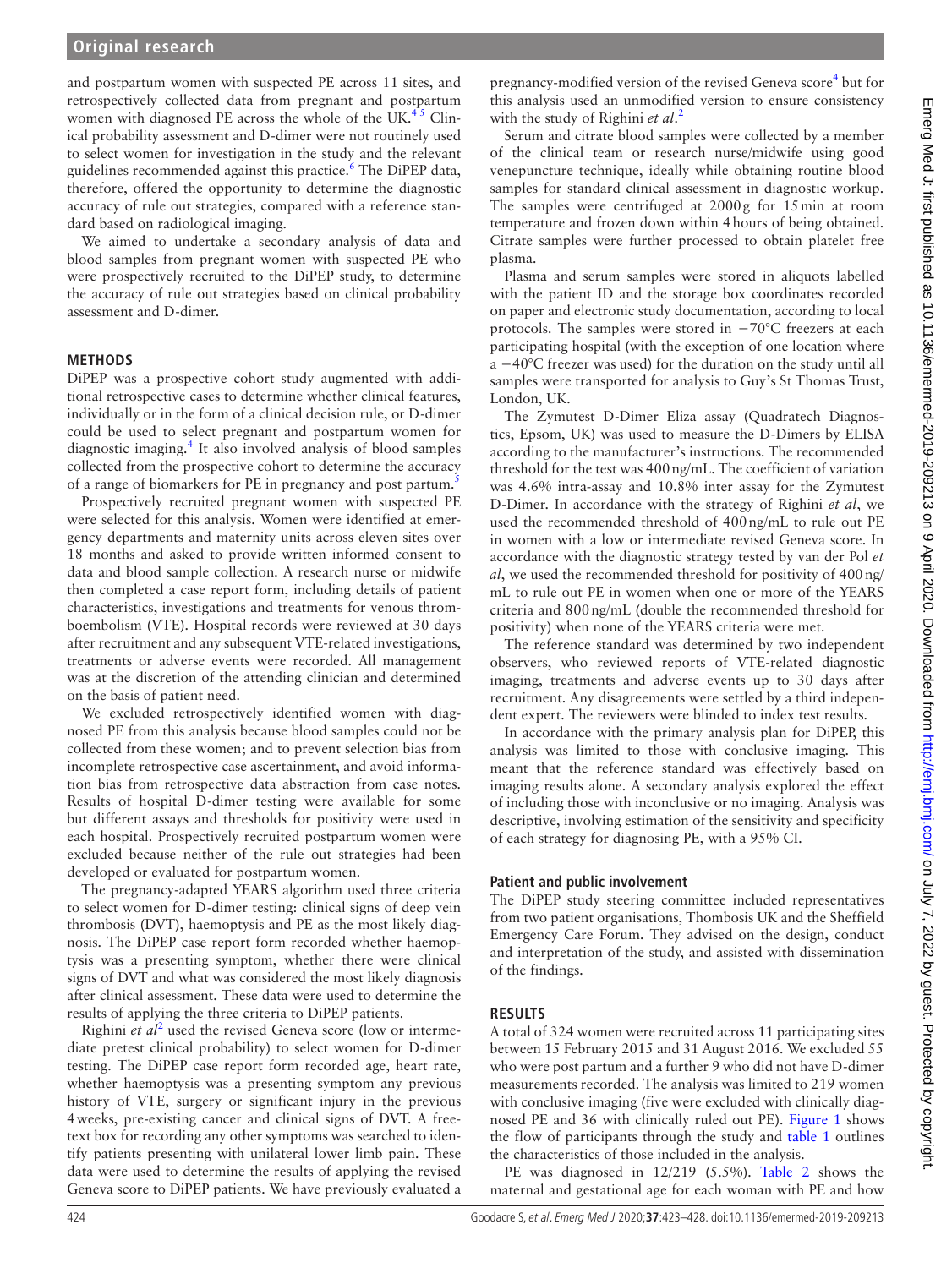

<span id="page-2-0"></span>**Figure 1** Flow of participants through the study. PE, pulmonary embolism; CTPA, computed tomography pulmonary angiogram

PE was diagnosed on imaging. The diagnosis was based on computed tomography pulmonary angiogram (CTPA) findings for five women, ventilation-perfusion scanning for six women, and lower limb ultrasound evidence of DVT in the presence of symptoms of PE for one woman.

[Table](#page-3-1) 3 shows the results of applying the YEARS/D-dimer (van der Pol) strategy to this cohort and [table](#page-3-2) 4 shows the results of applying Geneva/D-dimer (Righini) strategy. The YEARS/D- dimer strategy would have resulted in 96/219 women (43.8%) being discharged without imaging, but this would have included 5/12 with PE. The sensitivity of the strategy was 58.3% (95% CI 28.6% to 83.5%) and specificity was 44.0% (37.1% to 51.0%). The Geneva/D-dimer strategy would have resulted in 46/219 women (21.0%) being discharged without scanning, but this would have included 3/12 with PE. The sensitivity of the strategy was 75.0% (42.8% to 93.3%) and specificity was 20.8% (15.6% to 27.1%).

Secondary analysis including those with inconclusive or no imaging produced similar results. The YEARS/D-dimer strategy sensitivity was 52.9% (28.5% to 76.1%) and specificity 42.4% (36.1% to 48.9%). The Geneva/D-dimer strategy sensitivity was 70.6% (44.1% to 88.6%) and specificity 19.8% (15.1% to 25.4%).

[Table](#page-4-0) 5 shows the elements of each strategy and whether the overall strategy indicated PE (requiring imaging) or no PE (no

<span id="page-2-1"></span>

| <b>Rapic T</b> Characteristics of the study population |                          |  |  |  |
|--------------------------------------------------------|--------------------------|--|--|--|
| Characteristic                                         | Patients (n=219)         |  |  |  |
| Mean age                                               | 29.3 years               |  |  |  |
| Mean BMI                                               | $27.9 \,\mathrm{kg/m^2}$ |  |  |  |
| Mean heart rate                                        | 97.8/min                 |  |  |  |
| Mean respiratory rate                                  | $18.9$ /min              |  |  |  |
| Mean oxygen saturation                                 | 97.8%                    |  |  |  |
| Mean systolic blood pressure                           | 120.7 mm Hq              |  |  |  |
| Mean diastolic blood pressure                          | 71.9 mm Hq               |  |  |  |
| Mean temperature                                       | 36.5°C                   |  |  |  |
| Smoking status                                         |                          |  |  |  |
| Never                                                  | 150 (68.5%)              |  |  |  |
| Gave up before                                         | 28 (12.8%)               |  |  |  |
| Gave up during                                         | 15 (6.8%)                |  |  |  |
| Current                                                | 26 (11.9%)               |  |  |  |
| One or more previous pregnancies <24 weeks             | 86 (39.3%)               |  |  |  |
| One or more previous pregnancy >24 weeks               | 137 (62.6%)              |  |  |  |
| Family history of thrombosis                           | 41 (18.7%)               |  |  |  |
| History of varicose veins                              | 18 (8.2%)                |  |  |  |
| History of intravenous drug use                        | $1(0.5\%)$               |  |  |  |
| Known thrombophilia                                    | 6(2.7%)                  |  |  |  |
| Surgery in previous 4 weeks                            | $1(0.5\%)$               |  |  |  |
| Significant injury in the previous 4 weeks             | $1(0.5\%)$               |  |  |  |
| History of thrombosis                                  | 17 (7.8%)                |  |  |  |
| <b>First trimester</b>                                 | 20 (9.1%)                |  |  |  |
| Second trimester                                       | 81 (37.0%)               |  |  |  |
| Third trimester                                        | 118 (53.9%)              |  |  |  |
| Multiple pregnancy                                     | 11 (5.0%)                |  |  |  |
| Long-haul travel during pregnancy                      | 20 (9.1%)                |  |  |  |
| Three or more days of immobility/bed rest              | 13 (5.9%)                |  |  |  |
| DMI hady maccindov                                     |                          |  |  |  |

BMI, body mass index.

imaging required). The YEARS algorithm was positive in seven women and negative in five. The Geneva score was high in two women, intermediate in nine women and low in one. D-dimer was positive in eight women using the conventional threshold and positive in six women using a threshold double the conventional threshold.

[Table](#page-4-0) 5 also shows whether the women with PE received anticoagulation prior to blood sampling, as this may interfere with D-dimer measurement. Ten women received anticoagulation, ranging from 0 to 16hours before sampling. One woman was recorded as having no anticoagulation prior to blood sampling but elsewhere was recorded as commencing thromboprophylaxis 3months prior to presentation. It is therefore not clear whether her D-dimer result could have been influenced by anticoagulant treatment. One woman had no anticoagulation prior to blood sampling and, although PE was considered the most likely diagnosis and the Geneva score indicated intermediate risk of PE, both strategies indicated no PE on account of her negative D-dimer result (263ng/mL).

## **Discussion**

#### **Main findings**

Our findings suggest that PE rule out strategies based on clinical probability assessment and D-dimer do not reliably rule out all PE in pregnant women with suspected PE who would otherwise require imaging. The YEARS/D-dimer strategy would have missed five of the 12 and the Geneva/D-dimer strategy would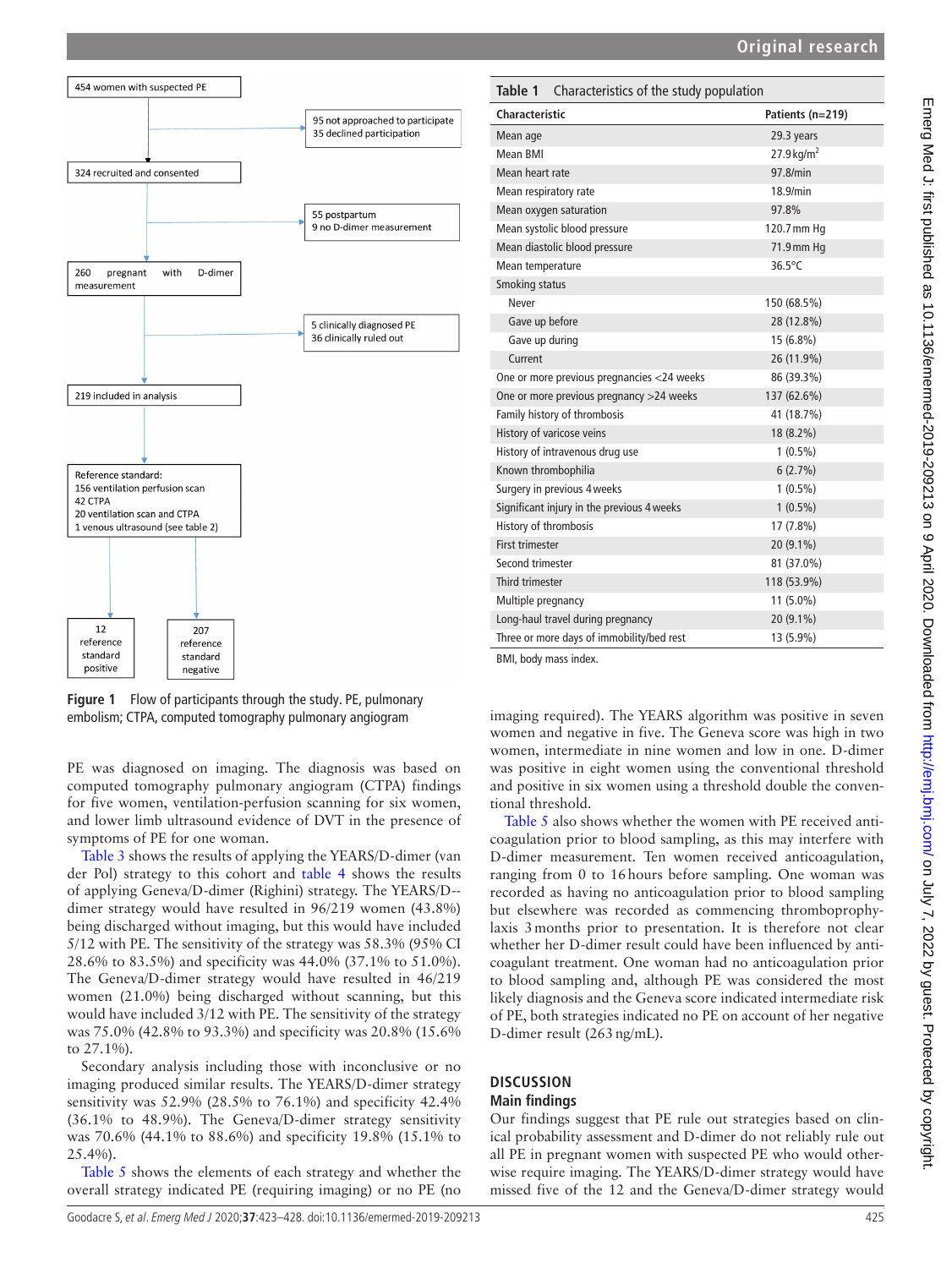<span id="page-3-0"></span>

| Table 2    | Characteristics of the women diagnosed with PE |                        |                |                                                                                                                                                                   |  |  |
|------------|------------------------------------------------|------------------------|----------------|-------------------------------------------------------------------------------------------------------------------------------------------------------------------|--|--|
| Patient no | Maternal age                                   | <b>Gestational age</b> | Imaging method | Imaging report                                                                                                                                                    |  |  |
|            | 35                                             | 28/40                  | <b>CTPA</b>    | Segmental PE lower left lobe                                                                                                                                      |  |  |
|            | 34                                             | 37/40                  | VQ             | Isolated wedge shaped perfusion defect in the apical segment of the right lower lobe                                                                              |  |  |
| 3          | 26                                             | 36/40                  | <b>CTPA</b>    | <b>Extensive bilateral PE</b>                                                                                                                                     |  |  |
| 4          | 33                                             | 35/40                  | <b>CTPA</b>    | On balance of probability non-occlusive filling defect in the left upper lobe segmental<br>vessel represents PE                                                   |  |  |
| 5          | 26                                             | 23/40                  | VQ             | Perfusion defects in both lungs                                                                                                                                   |  |  |
| 6          | 33                                             | 24/40                  | VQ             | Extensive reduction of perfusion to the right lung with further segmental areas of<br>perfusion loss in the left lung. The ventilation scan is almost normal.     |  |  |
| 7          | 26                                             | 32/40                  | US lower limb  | Echogenic thrombus demonstrated within the left common femoral vein, which<br>extends down to the left popliteal vein. The vein was not patent and incompressible |  |  |
| 8          | 21                                             | 29/40                  | <b>CTPA</b>    | Appearances are highly suspicious for solitary small PE                                                                                                           |  |  |
| 9          | 33                                             | 24/40                  | VQ             | Unmatched perfusion defect in the right mid to lower lung                                                                                                         |  |  |
| 10         | 32                                             | 27/40                  | VQ             | Appearances are in keeping with a right acute PE                                                                                                                  |  |  |
| 11         | 25                                             | 15/40                  | VQ             | The segmental perfusion defect in the right lung posteriorly is mismatched with the<br>ventilation images. Findings are in line with PE                           |  |  |
| 12         | 34                                             | 13/40                  | <b>CTPA</b>    | Extensive bilateral pulmonary embolus                                                                                                                             |  |  |

have missed three of the 12 women diagnosed with PE in the DiPEP study.

These findings appear to be inconsistent with the original studies of these algorithms, which identified no symptomatic VTE on follow-up of 46 women with negative assessment using the Geneva/D-dimer strategy and only one DVT on follow-up of 195 women with negative assessment using the YEARS/D-dimer strategy. This apparent inconsistency may be explained by the different designs of the studies, both of which provide useful information and neither of which should be considered definitive. DiPEP is a diagnostic accuracy study in which strategies are compared with an imaging reference standard. The Righini and van der Pol studies are management studies that estimate the risk of adverse outcome in women who have PE ruled out without imaging. Interpretation requires consideration of the strengths and limitations of both designs, and the consequences of missed PE.

The relatively low prevalence of PE in the Righini and van der Pol study cohorts means that even if the strategies missed a quarter of the cases of PE, this would only result in a few missed cases among those discharged without imaging or treatment. The outcomes of PE without treatment are difficult to estimate but it is conceivable that a small number of missed cases could occur without leading to serious adverse outcome. Similarly, the three and five women with PE in the DiPEP study who were respectively missed by the Geneva/D-dimer and YEARS/D-dimer strategies could have survived without adverse event if they had not been treated. A larger cohort of women receiving no treatment after negative assessment would be required to determine

whether missed cases led to an unacceptable rate of adverse outcome.

It is an interesting observation that when using the van der Pol and modified Geneva scores, the five 'missed' PE were reported as small or segmental (see [table](#page-3-0) 2). Moreover, these five had the lowest values of D-dimer. These two findings suggest that the volume of the emboli and/or lung tissue affected was small. Unfortunately, the techniques used to identify the PE cannot accurately assess the size of the thrombus and area of pulmonary damage. These observations tentatively suggest that the two scores do detect large PE. However, ignoring small PE is not a safe strategy as these may be a harbinger of later large PE.

The inconsistency between our study and previous studies is unlikely to be explained by differences in the study populations. The study populations had a similar prevalence of PE. The two previous studies were prospective and our analysis was limited to prospectively recruited pregnant women with suspected PE. The two previous studies both recruited women who would otherwise have received imaging (and the authors caution against extrapolating findings to other, lower risk, women) and our analysis was limited to those who received imaging. The van der Pol study described recruitment as consecutive, while the Righini and DiPEP studies did not. However, the recruitment rates across the studies suggested that the DiPEP population was not a more highly selected population, with 219 women recruited across eleven sites over 19 months, compared with 498 across 18 sites over 56 months recruited by van der Pol *et al* and 395 across eleven sites over 96 months recruited by Righini *et al.*

<span id="page-3-1"></span>

| Table 3<br>CI)          | Results of applying the YEARS/D-dimer strategy (N, %, 95% |                             |                             |  |  |
|-------------------------|-----------------------------------------------------------|-----------------------------|-----------------------------|--|--|
|                         | PE                                                        | No PE                       | <b>Total</b>                |  |  |
| Strategy<br>positive    | 7<br>58.3<br>28.6 to 83.5                                 | 116<br>56.0<br>49.0 to 62.9 | 123<br>56.2<br>49.3 to 62.8 |  |  |
| Strategy<br>negative    | 5<br>41.7<br>16.5 to 71.4                                 | 91<br>44.0<br>37.1 to 51.0  | 96<br>43.8<br>37.2 to 50.7  |  |  |
| Total                   | 12                                                        | 207                         | 219                         |  |  |
| PE, pulmonary embolism. |                                                           |                             |                             |  |  |

<span id="page-3-2"></span>

| Table 4<br>CI           | Results of applying the Geneva/D-dimer strategy (N, %, 95% |                             |                             |  |  |
|-------------------------|------------------------------------------------------------|-----------------------------|-----------------------------|--|--|
|                         | PE                                                         | No PE                       | <b>Total</b>                |  |  |
| Strategy<br>positive    | 9<br>75.0<br>42.8 to 93.3                                  | 164<br>79.2<br>72.9 to 84.4 | 173<br>79.0<br>72.9 to 84.1 |  |  |
| Strategy<br>negative    | 3<br>25.0<br>6.7 to 57.2                                   | 43<br>20.8<br>15.6 to 27.1  | 46<br>21.0<br>15.9 to 27.1  |  |  |
| Total                   | 12                                                         | 207                         | 219                         |  |  |
| PE, pulmonary embolism. |                                                            |                             |                             |  |  |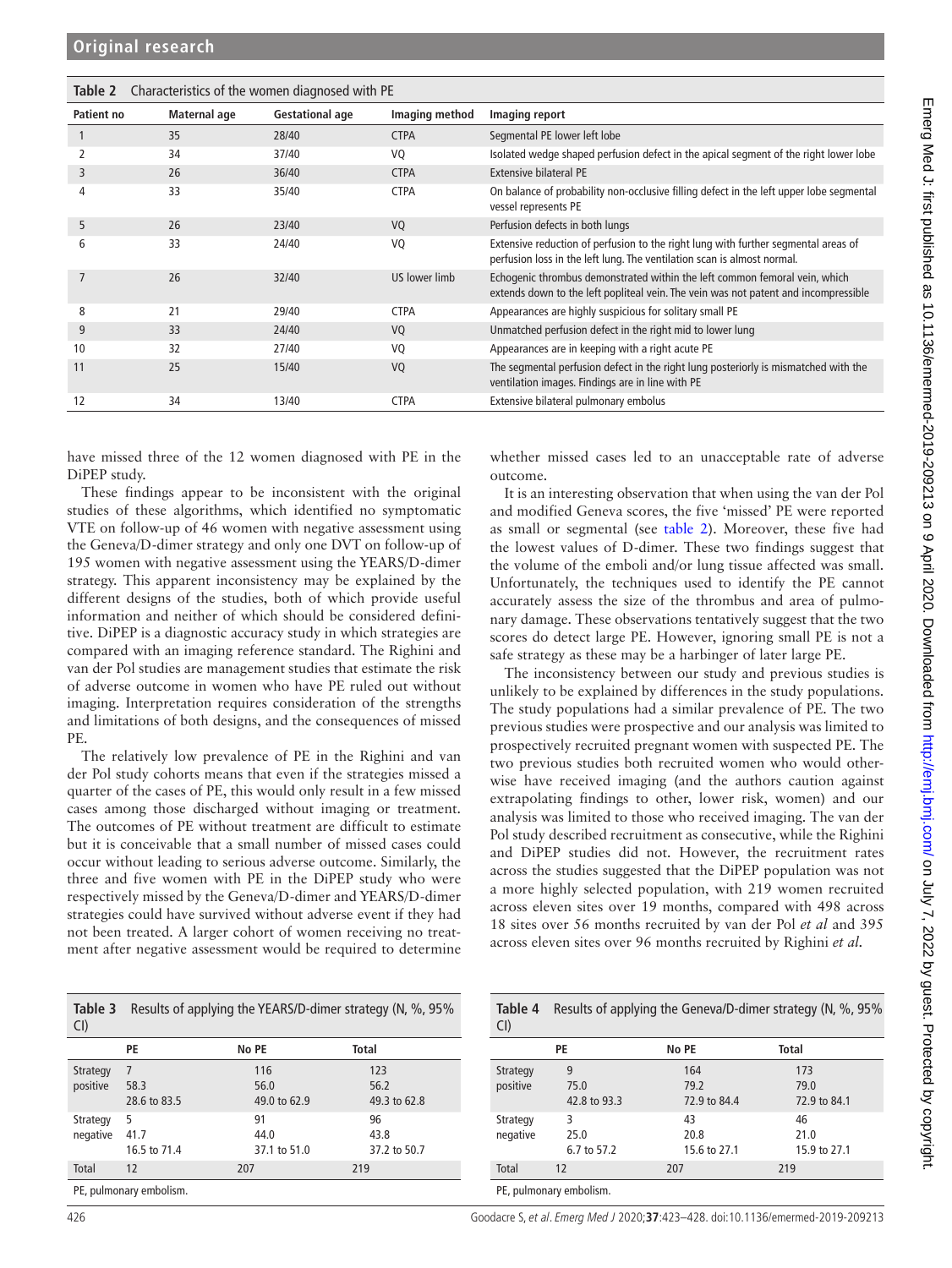<span id="page-4-0"></span>

| Table 5         |             | Application of the rule out strategies to women with PE |                                            |                 |         |                         |                                               |                                  |                            |
|-----------------|-------------|---------------------------------------------------------|--------------------------------------------|-----------------|---------|-------------------------|-----------------------------------------------|----------------------------------|----------------------------|
| <b>Patient</b>  | Haemoptysis | <b>DVT</b>                                              | Clinical signs PE most likely<br>diagnosis | Geneva<br>score | D-dimer | Thrombo-<br>prophylaxis | <b>Anticoagulant (time</b><br>before D-dimer) | <b>YEARS/D-dimer</b><br>strategy | Geneva/D-dimer<br>strategy |
| 1               | No          | Yes                                                     | No                                         | 12              | 708     | No                      | Dalteparin<br>7500 IU, 14 hours               | PE                               | PE                         |
| $\overline{2}$  | No          | No                                                      | No                                         | 5               | 1469    | No                      | Dalteparin<br>6000 IU, 2 hour                 | PE                               | PE                         |
| 3               | No          | No                                                      | Yes                                        | 5               | 4802    | Yes                     | Tinzaparin<br>19000 IU, 16 hours              | PE                               | PE                         |
| 4               | No          | No                                                      | <b>No</b>                                  | 6               | 261     | Yes                     | $No*$                                         | No PE                            | No PE                      |
| 5               | No          | No                                                      | No                                         | 0               | 823     | No                      | Tinzaparin<br>175 u/kg, 0 hour                | PE                               | PE                         |
| 6               | No          | No                                                      | <b>No</b>                                  | 5               | 1444    | No                      | Dalteparin<br>7500 IU, 4.5 hours              | PE                               | PE                         |
| $7\overline{ }$ | <b>No</b>   | Yes                                                     | Yes                                        | 9               | 2696    | <b>No</b>               | Dalteparin<br>7500 IU, 7 hours                | PE                               | PE                         |
| 8               | No          | No                                                      | <b>No</b>                                  | 5               | 662     | No                      | Dalteparin<br>10 000 IU, 7 hours              | No PE                            | PE                         |
| 9               | <b>No</b>   | Yes                                                     | No                                         | 15              | 194     | Yes                     | Dalteparin<br>12 500 IU, 2 hours              | No PE                            | PE                         |
| 10              | Yes         | No                                                      | No                                         | 5               | 265     | Yes                     | Enoxaparin<br>80 mg, 6.5 hours                | No PE                            | No PE                      |
| 11              | <b>No</b>   | No                                                      | Yes                                        | 5               | 263     | <b>No</b>               | <b>No</b>                                     | No PE                            | No PE                      |
| 12              | No          | No                                                      | Yes                                        | 5               | 4329    | No                      | Tinzaparin<br>18 000 IU, 13.5 hour            | PE                               | PE                         |

\*Recorded as receiving no anticoagulation before blood sampling, but also recorded as commencing tinazaparin 15 000 IU daily for thromboprophylaxis 3 months prior to presentation.

DVT, deep vein thrombosis ; PE, pulmonary embolism.

The DiPEP study had limitations that may explain the inconsistency with previous studies. Most women in the DiPEP study received anticoagulation prior to blood sampling. This reflects adherence to UK guidance $^7$  $^7$  that recommends immediate interim parenteral anticoagulant therapy if PE is suspected and imaging cannot be carried out immediately. The process of informing participants and acquiring consent in the DiPEP study meant that blood sampling could not be undertaken immediately. A pooled analysis by Couturaud *et al*[8](#page-5-7) estimated that 24hours after starting heparin therapy D-dimer levels have decreased by 25% in patients with acute VTE, while a more recent analysis by Baker and Keeling<sup>[9](#page-5-8)</sup> reported a mean decrease of 16% 12 hours after administration of low-molecular-weight heparin. This may have reduced the sensitivity of the strategies but the estimated reductions in D-dimer levels are insufficient to account for the false negative D-dimer results reported in [table](#page-3-2) 4 and would not explain the false negative result in the patient who did not receive anticoagulation prior to blood sampling.

Another limitation of the DiPEP study is that the strategies were applied in theory but not in practice, and the assessment of PE probability was determined according to the documented diagnostic impression. This may be a source of bias if clinicians did not look for or record features such as unilateral lower limb pain, or if interpretation of the documented diagnostic impression is inaccurate. Furthermore, if clinicians are risk-averse, they may deviate from diagnostic protocols in a way that enhances sensitivity at the expense of specificity. For example, many clinicians would not be reassured by a negative D-dimer in the presence of a history of haemoptysis (patient 10) and would over-ride the diagnostic strategy and arrange imaging for PE in this case. The van der Pol and Righini studies have the advantage of showing what clinicians actually do in practice but may be undermined if clinicians exclude eligible patients from the study when they decide to over-ride the strategy.

The recruitment rates in these three studies raise concerns about whether the benefits of using clinical probability assessment and D-dimer to rule out PE are worth the risks. The recruitment rates suggest that less than five women per site per year would avoid imaging. The small cost savings and reduction in radiation risk associated with avoiding a small number of scans per year do not seem to justify the potentially catastrophic consequences of missing PE. For the fetus, the increased risk of childhood cancer to the age of 15 is 0.0006%, while for a mother with a typical background risk of developing breast cancer of 0.1% in the following 10 years, the absolute risk increase from 10 mGy of radiation is  $0.0136\%$ .<sup>10-14</sup> Decision analytical modelling undertaken as part of the DiPEP study<sup>15</sup> suggested that a clinical decision rule to avoid scanning in pregnant and postpartum women with suspected PE would need sensitivity >97.5% and specificity >90%to be cost-effective compared with a strategy of scanning for all.

#### **Conclusion**

We have shown that the combination of clinical probability assessment and D-dimer does not reliably rule out suspected PE in pregnancy. It is uncertain whether PE missed by these strategies lead to clinically important consequences. Recent guidelines from the European Society for Cardiology and European Respiratory Society<sup>15</sup> suggest using clinical probability and D-dimer to rule out PE in pregnancy, based on the Righini and van der Pol studies. Our findings should be taken into account when considering these guidelines.

**Acknowledgements** We thank all members of the DiPEP research group.

**Contributors** SG was the chief investigator for the DiPEP study. This analysis was planned by SG, CN-P, BH and GF. SG undertook the statistical analysis. SG, CN-P, BH and GF contributed to interpretation of the data. SG wrote the initial draft of the